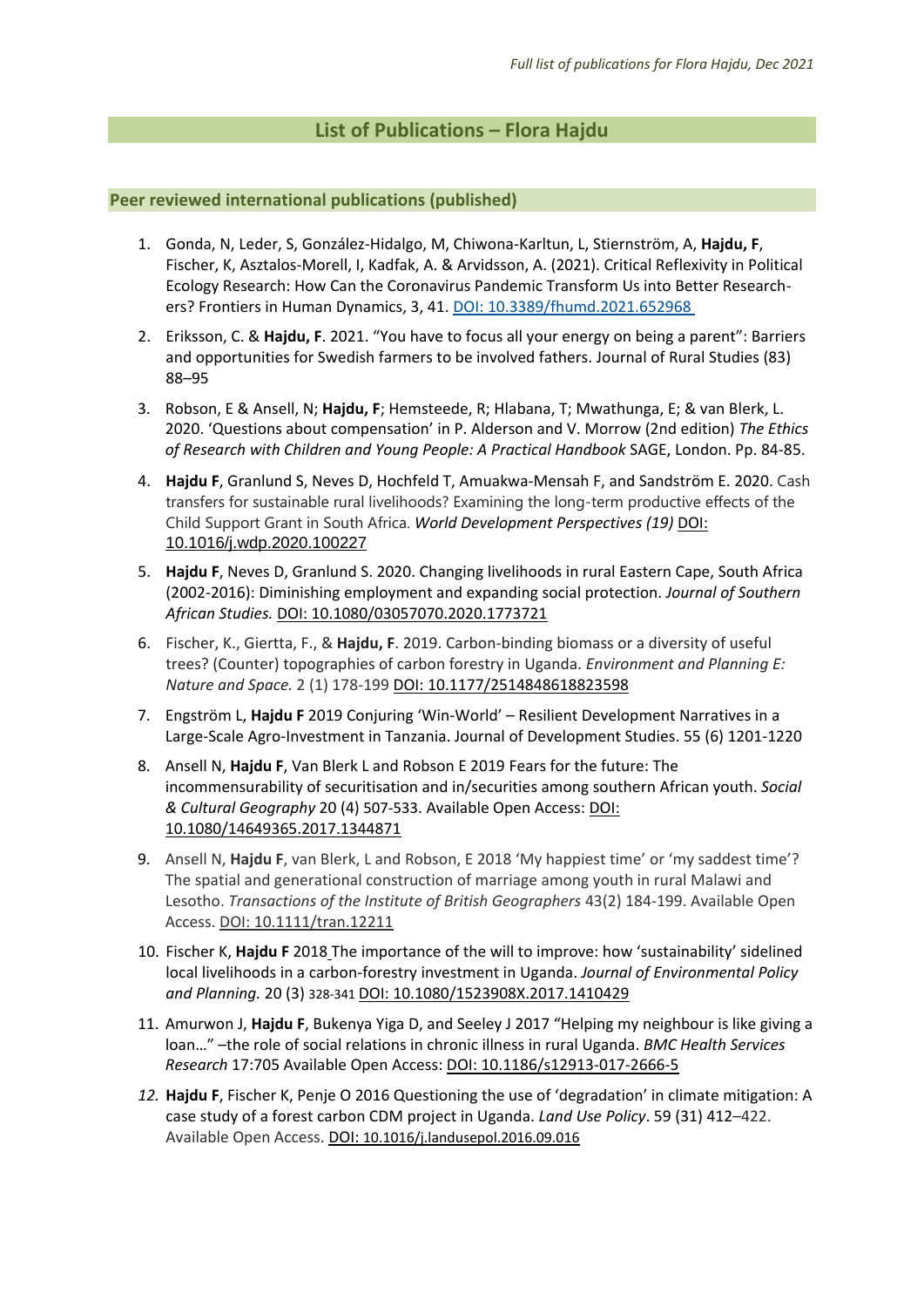- *13.* Fischer K, **Hajdu F**, Cavallin Giertta F 2016 Commentary on the paper by Lyons and Westoby "Carbon colonialism and the new land grab: Plantation forestry in Uganda and its livelihood impacts", *Journal of Rural Studies.* (47) 267-268. DOI: [10.1016/j.jrurstud.2016.06.014](https://doi.org/10.1016/j.jrurstud.2016.06.014)
- *14.* Ansell N, **Hajdu F**, van Blerk L, Robson E, 2016 AIDS-affected young people's access to livelihood assets: exploring 'new variant famine' in rural southern Africa. *Journal of Rural Studies* (46) 23–34*.* Available Open Access.DOI: [10.1016/j.jrurstud.2016.05.008](http://dx.doi.org/10.1016/j.jrurstud.2016.05.008)
- 15. **Hajdu F**, Fischer K 2017. Problems, causes and solutions in the forest carbon discourse: A framework for analysing degradation narratives. *Climate and Development. 9 (6)* 537-547 DOI:10.1080/17565529.2016.1174663
- 16. Amurwon J, **Hajdu F**, Seeley J 2015 The relevance of timing of illness and death events in the household life cycle for coping outcomes in rural Uganda in the era of HIV. *International Journal for Equity in Health* 14:105 Available Open Access. DOI: 10.1186/s12939-015-0253-0.
- *17.* Fischer K, **Hajdu F** 2015 Does raising maize yields lead to poverty reduction? A study of the 'Massive Food Production Programme' in South Africa*. Land Use Policy* 46, 304-13*.* [DOI:10.1016/j.landusepol.2015.03.015](http://dx.doi.org/10.1016/j.landusepol.2015.03.015)
- 18. Ansell N, Tsoeu S, **Hajdu F** 2015 Women's changing domestic responsibilities in neoliberal Africa: a relational time-space analysis of Lesotho's garment industry*. Gender, Place and Culture 22 (3)* 363-382 DOI: 10.1080/0966369X.2013.855712
- 19. Ansell N, Robson E, **Hajdu F** and van Blerk L 2014 Learning from young people about their lives: using participatory methods to research the impacts of AIDS in southern Africa. In Porter G, Townsend J and Hampshire K *Children and Young People as Knowledge Producers*. London: Routledge.
- 20. Ansell N, **Hajdu F**, Robson E and van Blerk L 2014 Reconceptualizing temporality in young lives: Exploring young people's current and future livelihoods in AIDS-affected southern Africa. *Transactions of the Institute of British Geographers* 39 (3) 333–475 DOI: 10.1111/tran.12041
- 21. **Hajdu F**, Ansell N, Robson E, van Blerk L 2013 Rural young people's opportunities for employment and entrepreneurship in globalised southern Africa: The limitations of targeting policies. *International Development Planning Review* 35 (2) 155-174.
- 22. Ansell N, van Blerk L, Robson E, **Hajdu F** 2012 The spatial construction of young people's livelihoods in rural southern Africa. *Geography* 9 (3) 135-140.
- 23. Ansell N, Robson E, **Hajdu F**, van Blerk, L 2012 Learning from young people about their lives: using participatory methods to research the impacts of AIDS in southern Africa. *Children's Geographies* 10 (2) 169-186.
- 24. Ansell N, **Hajdu F**, Robson E, van Blerk L and Marandet, E 2012 Youth policy, neoliberalism and transnational governmentality: A case study of Lesotho and Malawi *In* Kraftl P, Horton J and Tucker F (eds.) *Critical Geographies of Childhood and Youth: Contemporary Policy and Practice.* Bristol, The Policy Press.
- *25.* **Hajdu F**, Jacobson K, Salomonsson L, Friman E 2012 "But tractors can't fly": A transdisciplinary analysis of neoliberal agricultural development interventions in South Africa. *International Journal of Transdisciplinary Research* 6 (1) 24-51*.*
- 26. Ansell, N, van Blerk, L **Hajdu F,** Robson, E 2011 Spaces, times and critical moments: A relational time-space analysis of the impacts of AIDS on rural youth in Malawi and Lesotho *Environment & Planning A* 43 (3) 525-544.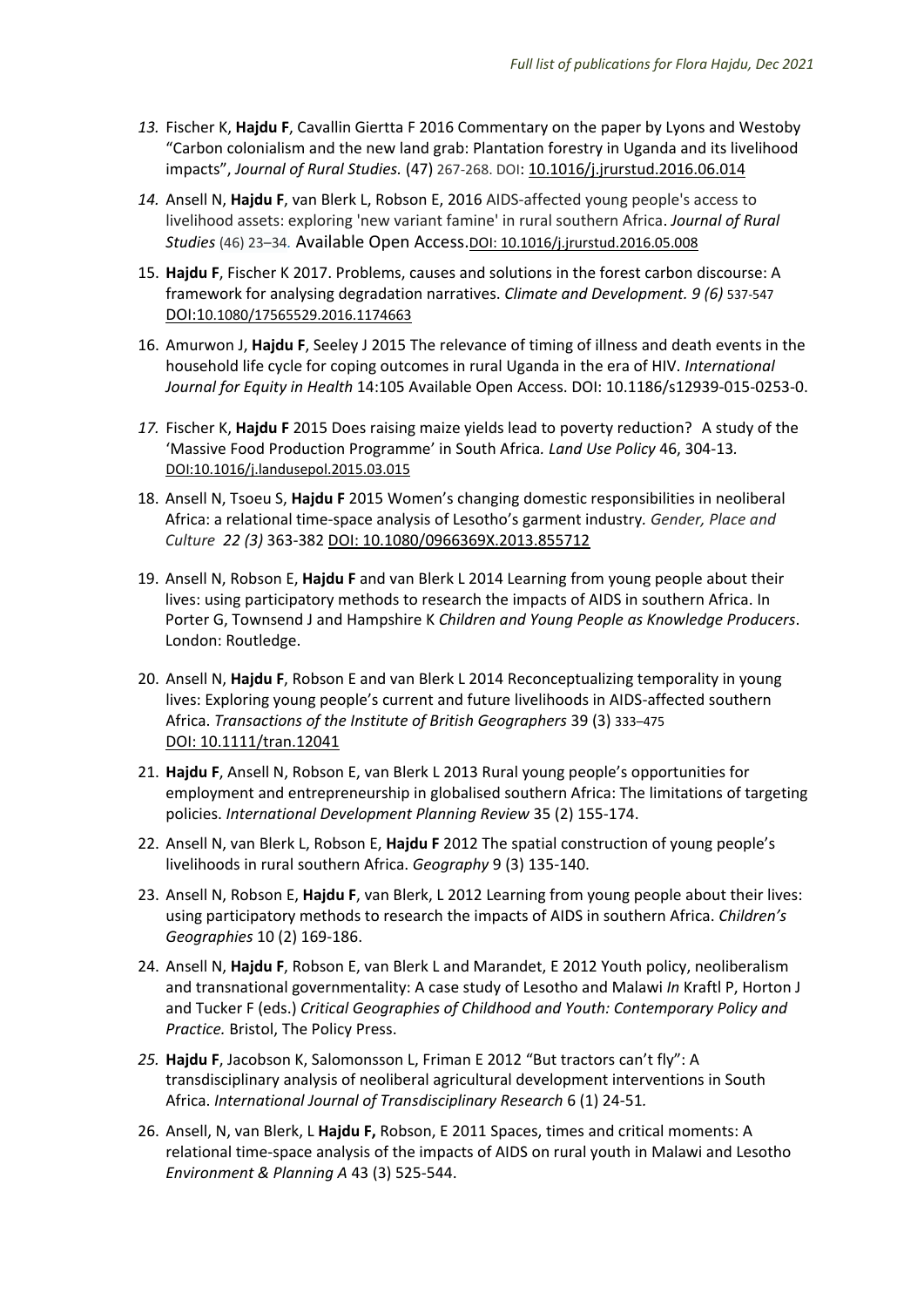- *27.* **Hajdu F,** Ansell N, Robson E and van Blerk L 2011 Income generating activities for young people in Southern Africa: Exploring AIDS and other constraints. *Geographical Journal* 177 (3) 251–263
- 28. **Hajdu F** 2009 Questioning homogenous degradation narratives in Transkei: Livelihoods and natural resource use in two Pondoland villages. *In* Guyot S and Dellier J (eds) *Rethinking the Wild Coast, South Africa. Eco-frontiers vs livelihoods in Pondoland*. VDM-Verlag
- 29. Ansell N, Robson E, **Hajdu F,** van Blerk L and Chipeta L 2009 The 'new variant famine' hypothesis: moving beyond the household in explaining links between AIDS and food insecurity in southern Africa. *Progress in Development Studies* 9 (3) 187-208.
- 30. van Blerk L, Ansell N, Robson E, **Hajdu F** and Chipeta L 2008 Youth, AIDS and rural livelihoods in southern Africa. *Geography Compass* 2 (3) 709-727.
- 31. Haag F and **Hajdu F** 2005. Perspectives on Local Environmental Security, Exemplified by a Rural South African Village. *Environmental Management* 36 (4) 483-494
- 32. **Hajdu F** 2005 Relying on Jobs Instead of the Environment? Patterns of Local Securities in Rural Eastern Cape, South Africa. *Social Dynamics* 31(1) 235-260

#### **Articles in regional and national journals**

- 33. **Hajdu F,** Ansell N, Robson E, van Blerk L and Chipeta L 2009 Socio-economic causes of food insecurity in Malawi. *Society of Malawi Journal* Vol. 62, (2) 6-18.
- 34. Robson E, Ansell N, van Blerk L, Chipeta L and **Hajdu F** 2007 AIDS and food insecurity: 'new variant famine' in Malawi? *Malawi Medical Journal* 19 (4)

## **Proceedings**

- 35. Robson, E, Chipeta L, Ansell N, Hajdu F, van Blerk L 2012 'Averting 'New variant famine' in Malawi: Building Food-Secure Livelihoods with AIDS-affected young people' in Kaluwa, B (ed) *University Research and Progress: Windows on Malawi Proceedings of Chancellor College Research Dissemination Conference*, Chancellor College: Zomba, Malawi; pp. 246- 265.
- *36.* Alarcón C, Bergquist D, Bjureby E, Friman E, Gallardo G, **Hajdu F**, Jacobson K, Johansson S, Lagerberg Fogelberg C, and Rydberg T 2008 Understanding Global Patterns of Production and Consumption: Prospects of an Interdisciplinary Approach. In B. Frostell, Å. Danielsson, L. Hagberg, B.-O. Linnér, E. Lisberg Jensen, (eds). *Science for Sustainable Development - The Social Challenge with Emphasis on Conditions for Change*. Proceedings from the 2nd VHU Conference Linköping 6-7 September 2007, VHU.

#### **PhD Thesis and working papers**

- 37. **Hajdu F** 2006 *Local Worlds: Rural Livelihood Strategies in Eastern Cape, South Africa.*  Linköping Studies in Arts and Science No 366. Linköping University, Linköping. ISBN 91- 85523-25-9. (PhD Thesis)
- 38. **Hajdu F** 2003. Relying on Jobs Instead of the Environment? Patterns of Local Securities in Rural Eastern Cape – An Example from Lusikisiki District. *Fort Hare Institute of Social and Economic Research Working Paper Series*. Working Paper 9.